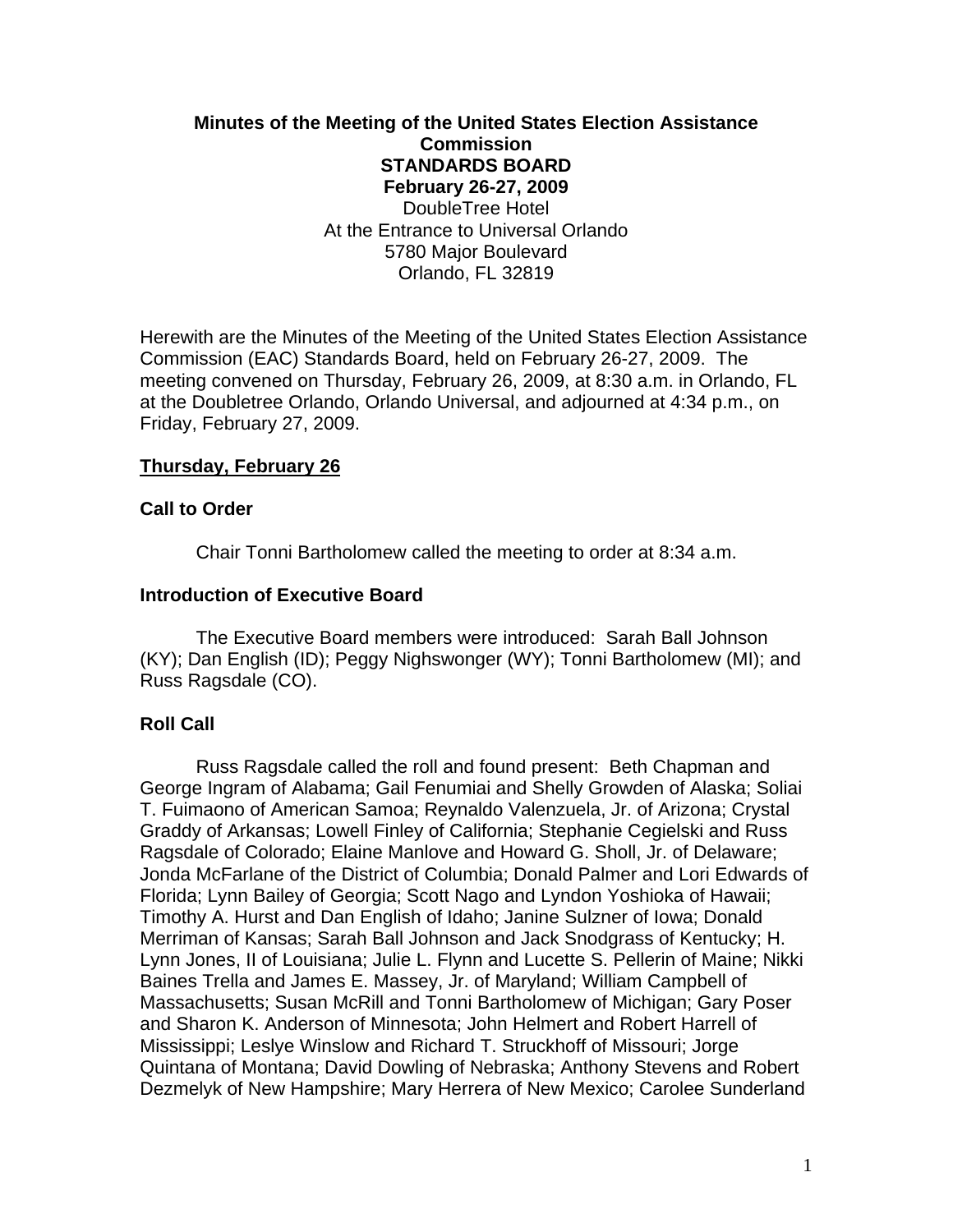of New York; Gary Bartlett and Deborah J. Bedford of North Carolina; I. James Silrum and Michael M. Montplaisir of North Dakota; Jennifer Brunner and Dale Fellows of Ohio; Thomas E. Prince of Oklahoma; John Lindback of Oregon; Chet Harhut and Regis Young of Pennsylvania; Néstor J. Colón-Berlingeri and María D. Santiago-Rodríguez of Puerto Rico; Marci Andino and Marilyn Bowers of South Carolina; Patty McGee of South Dakota; Ann McGeehan of Texas; Michael Cragun and Robert Pero of Utah; Melissa B. Ross of Vermont; Valarie Jones and Allen Harrison, Jr. of Virginia; John Abramson, Jr. and Corinne Halyard Plaskett of Virgin Islands; Nick Handy and Kristina Swanson of Washington; Susan Silverman of West Virginia; Nathaniel Robinson and Sandra L. Wesolowski of Wisconsin; and, Peggy Nighswonger and Julie Freese of Wyoming. Seventy-three (73) members were present.

Chair Bartholomew declared a quorum present.

 Later in the morning, Mr. Ragsdale noted that Jeffrey Pearlman of New York and Stephen Weir of California joined the meeting.

 After the luncheon break, Mr. Ragsdale noted that Daniel W. White of Illinois; Errol R. Arthur, Esquire of the District of Columbia; Angie LaPlace of Louisiana; and Dana DeBeauvoir of Texas joined the meeting.

### **Appointment of Parliamentarian**

 Chair Bartholomew (MI) appointed William Campbell (MA) to serve as parliamentarian.

### **Appointment of Proxy Committee**

 Chair Bartholomew appointed Gary Poser (MI), Committee Chair; Nikki Baines Trella (MD); Susan McRill (MI); Corinne Halyard Plaskett (VI); and, Anthony Stevens (NH) to the committee. Chair Bartholomew said she was in receipt of two proxies and she turned them over to Chair Poser.

#### **Appointment of Resolutions Committee**

 Chair Bartholomew appointed Peggy Nighswonger (WY), Committee Chair; I. James Silrum (ND); John Lindback (OR); Ann McGeehan (TX); and, Dan English (ID) to the committee.

#### **Appointment of Elections Certification Committee**

 Chair Bartholomew appointed Lynn Bailey (GA), Committee Chair; Shelly Growden (AK); Regis Young (PA); Julie Freese (WY); and Néstor J. Colón-Berlingeri (PR) to the committee.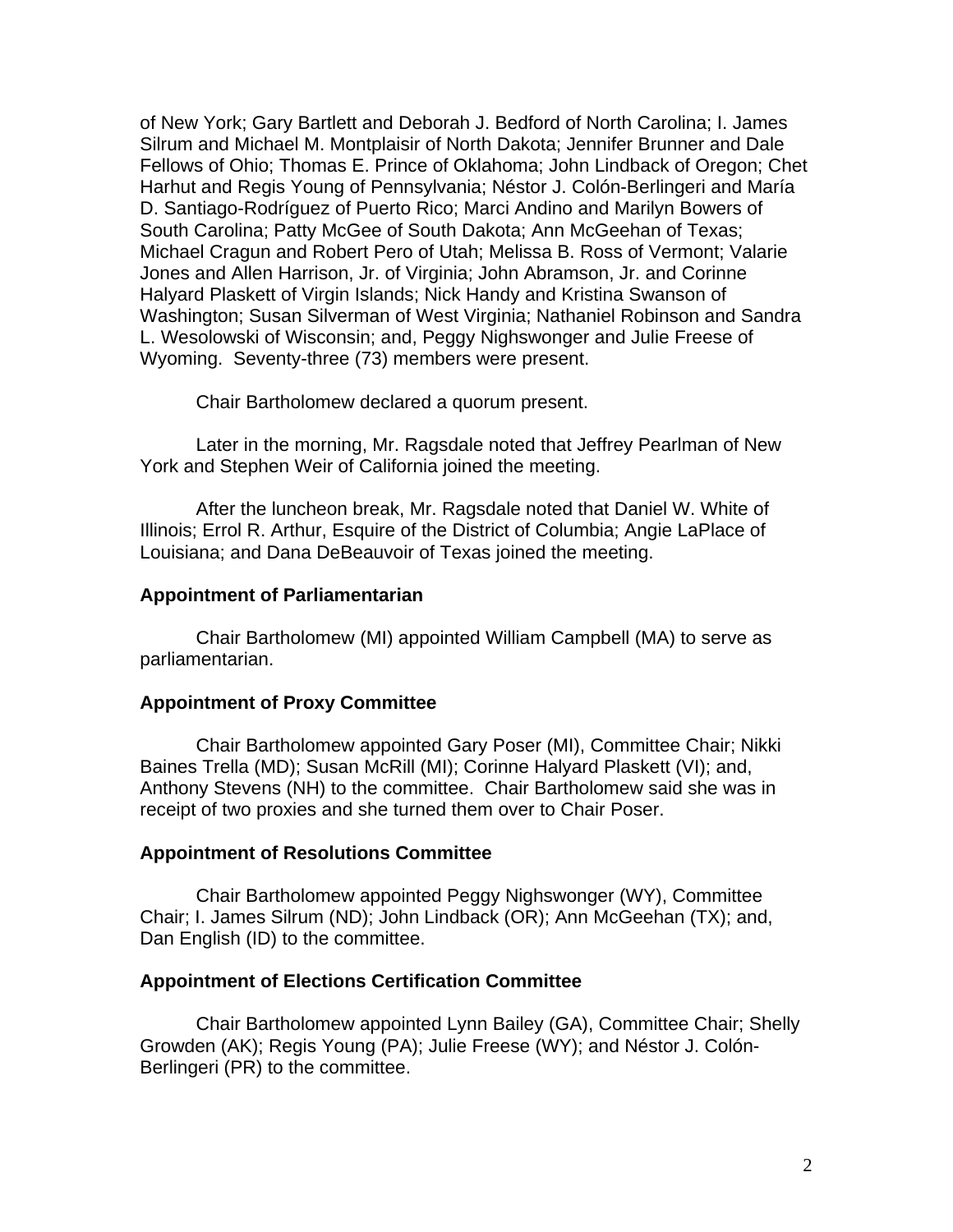# **Adoption of Agenda**

Chair Bartholomew called for a motion to adopt the agenda. Sarah Ball Johnson from Kentucky moved to adopt the agenda. Dale Fellows from Ohio seconded. The motion passed unanimously.

# **Adoption of the Minutes of the December 12-14, 2007 Meeting**

 Dan English (ID) made a motion to adopt the minutes. The motion was seconded by Jonda McFarlane from DC. The motion passed unanimously.

# **Brief History of Standards Board/EAC Update**

 Chair Bartholomew introduced Gineen Beach, a recently appointed Commissioner to the Election Assistance Commission (EAC), the new Chair of the EAC, and the Designated Federal Officer (DFO) to the Standards Board. Commissioner Beach addressed the Board talking about her background and experience, her goals, and her expectations. Commissioner Beach discussed the make-up of the Standards Board and talked about how the Board has accomplished a lot and provided invaluable assistance and guidance to the EAC. She asked for the Board's commitment to provide input to the EAC on advisories, guidance, grants and studies it is working on this year. Commissioner Beach said her goals for 2009 at the EAC are to focus on internal initiatives to maximize the use of taxpayer dollars and increase efficiency and to serve as a source of information for election officials who are currently strapped for resources.

# **By-Laws Committee Report**

 Committee Chair William Campbell referred members to the written report in their binders and said he would summarize that report. He said that no new by-laws were submitted for consideration at this meeting, but there was a proposed by-law submitted at the December 2007 Standards Board meeting for the Committee's consideration. Mr. Campbell described the Committee's consideration process and how it amended the proposed by-law amendment. The amendment will be presented to the full Standards Board for a vote.

# **By-Laws Amendment**

 The following amendment was introduced by William Campbell as a motion to establish a new Article V(1)(e) in the By-Laws as follows:

An Executive Board member shall immediately notify the Executive Board and the DFO of any change made in the member's party affiliation while serving as a member of the Executive Board. If such change in the member's party affiliation results in more than five (5) members of the Executive Board being of the same political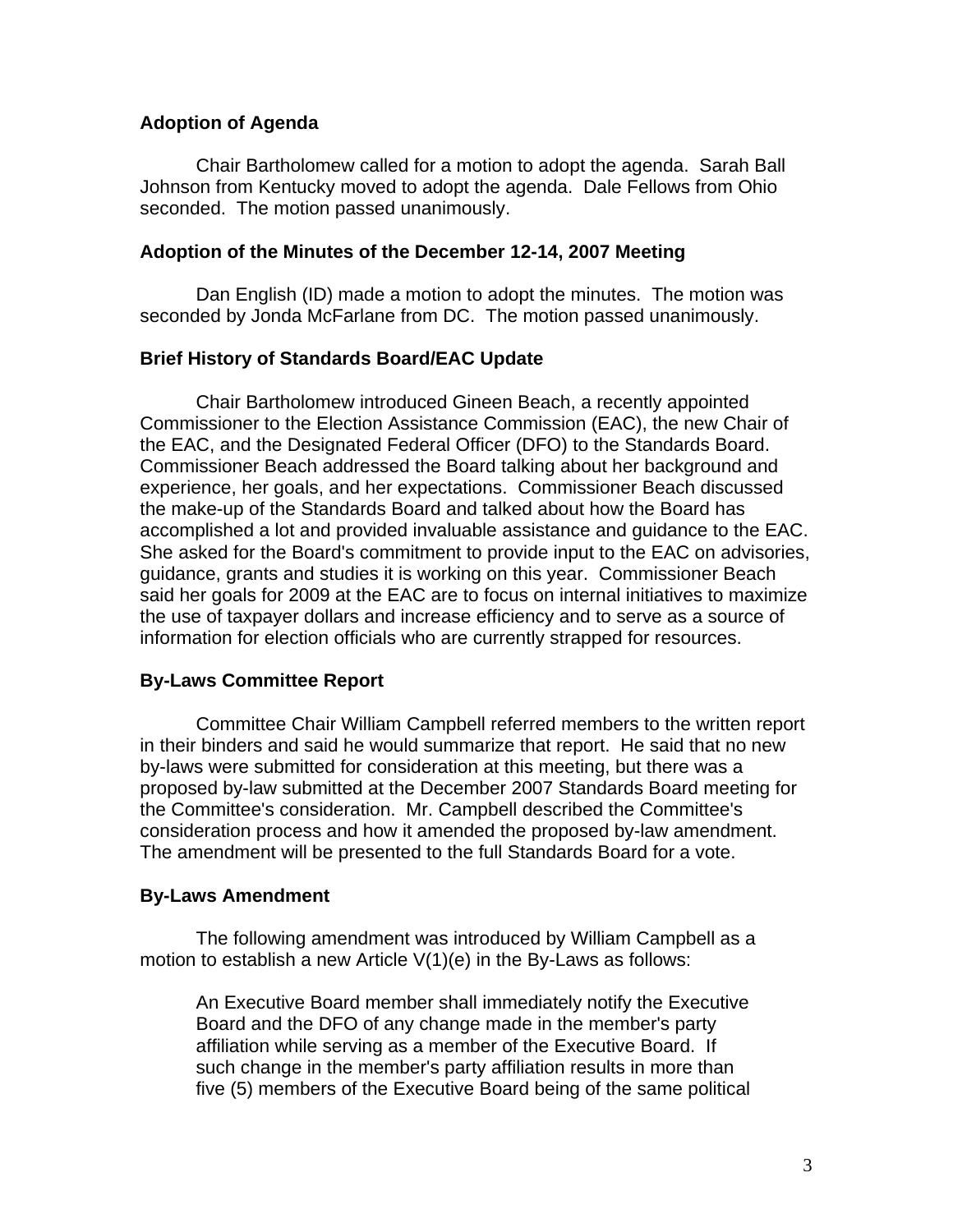party, a vacancy shall be present in the seat of the member who changed party affiliation.

Anthony Stevens (NH) seconded the motion. Chair Bartholomew called for a vote and the amendment was unanimously passed.

#### **Nominating Committee Report**

 Committee Chair Lynn Bailey introduced the Committee: Julie Freeze (WY); Nick Handy (WA); I. Jim Silrum (ND); and, Tonni Bartholomew (MI), *ex officio*. Ms. Bailey referred members to the full report in their briefing book and went on to summarize the report. She said the Committee met on November 21<sup>st</sup> and determined there were five state seats and two local seats to be filled on the Standards Board. The call for nominations went out and there are currently six state and two local nominees. She also said there is currently one vacancy on the Committee.

Chair Bailey described the absentee ballot process prescribed by the By-Laws and concerns of the Committee with that process. The Committee decided to propose an amendment to the By-Laws to allow acceptance of absentee ballots up to the beginning of the Standards Board meeting.

Chair Bailey then went over today's election procedures. She thanked Sharmili Edwards, Commissioner Beach's Special Counsel, and Bill Cowles, Election Superintendent in Orange County, Florida, for their assistance.

Chair Bailey moved to refer to the By-Laws Committee an amendment to allow receipt of absentee ballots up to the beginning of the Standards Board meeting. Dale Fellows (OH) seconded the motion, and it carried unanimously.

Chair Bartholomew then said the Standards Board Executive Board had discussed that this meeting is occurring because HAVA requires that the election take place at this meeting by the end of this month. She described problems arising from the strict timetable. Chair Bartholomew said the Executive Board would like to refer a proposed amendment to the By-Laws Committee that would allow for all-mail elections, acknowledging there are some issues with HAVA that would have to be addressed. Peggy Nighswonger (WY) moved that the By-Laws Committee study a proposed amendment to the By-Laws for an all-mail election and make a recommendation to the Standards Board at the next meeting. Dan English (ID) seconded the motion and it passed unanimously.

#### **Break**

A break was taken from 9:19 a.m. until 9:49 a.m., during which the Proxy Committee and the Resolutions Committee met.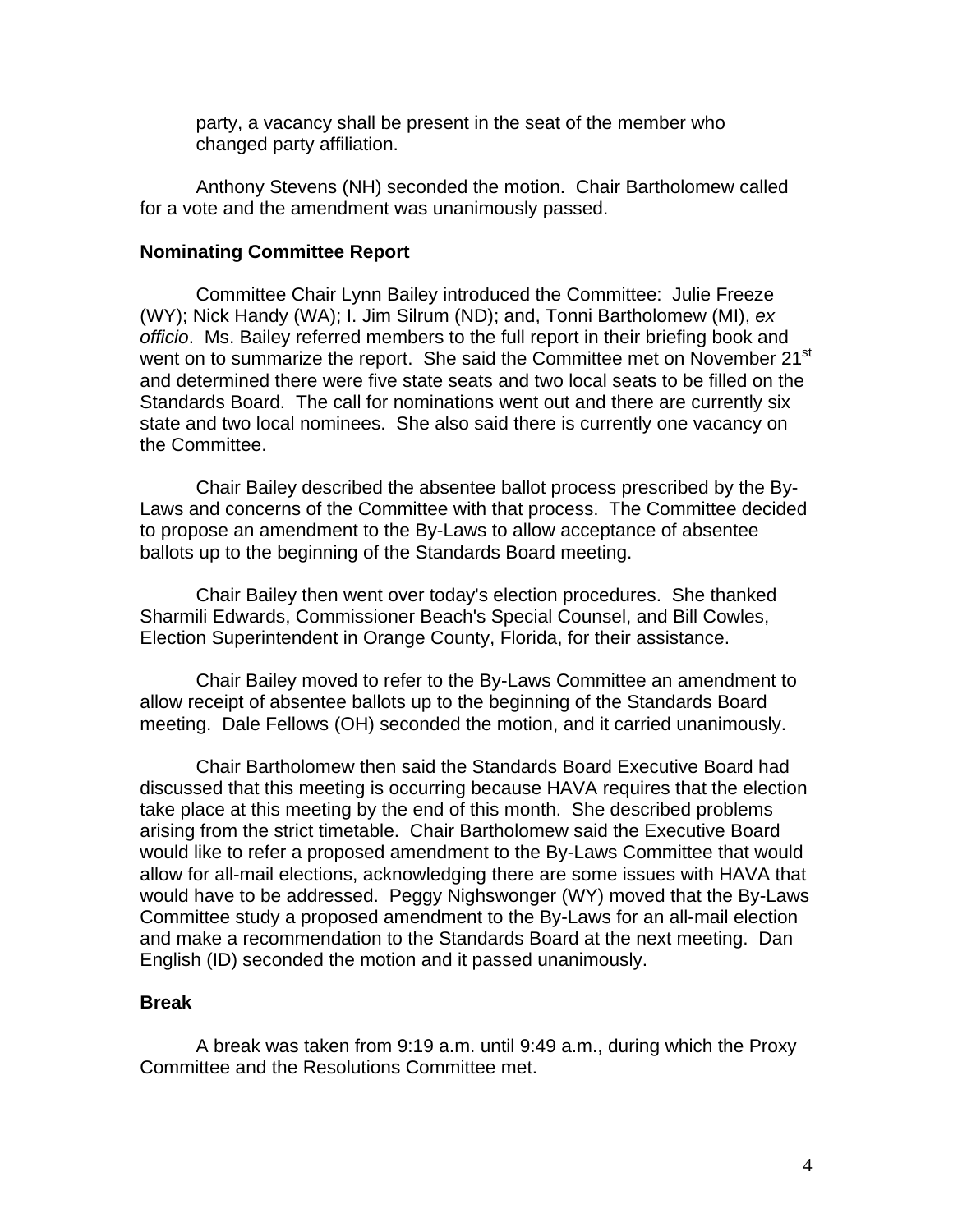## **Proxy Committee Report**

 Gary Poser (MN) reported that two proxies were received, reviewed, and approved by the Committee. Lynn Bailey (GA) is the proxy representative for Secretary Karen Handel of Georgia, and Sarah Ball Johnson (KY) is the proxy representative for Brad King (IN).

 Mr. Poser reported that the Proxy Committee discussed the use of e-mail to designate a proxy and whether or not a signature is required. Mr. Poser moved that the By-Laws Committee review whether or not something should be added to the By-Laws regarding whether a signature is needed to designate a proxy, or whether an e-mail suffices. Anthony Stevens (NH) seconded the motion and it passed unanimously.

# **Resolutions Committee Report**

 Chair Peggy Nighswonger (WY) reported that three resolutions had been received. She explained the process for submitting additional resolutions.

# **VVSG Report – Matt Masterson and John Wack**

 Matt Masterson, Attorney/Advisor for the EAC's Testing and Certification Program, provided an overview of the VVSG. He defined the 2005 VVSG, the next iteration of the VVSG, and the 2005 VVSG Revision. He explained that the 2005 VVSG Revision is taking portions of the next iteration of the VVSG and plugging them into the 2005 VVSG. Mr. Masterson explained the reasons for revising the 2005 VVSG: to incorporate some of the good points from the next iteration into the 2005 VVSG now; to improve testing and certification now; and to clear up ambiguities in the 2005 VVSG. Mr. Masterson described the plan for the development of the 2005 VVSG Revision, including the opportunity for the Standards Board, the Board of Advisors, and the general public to provide comment. Mr. Masterson said the goal is to have a final version of the Revised 2005 VVSG published before the end of the year.

 John Wack, NIST, provided further detail to the VVSG 2005 Revision overview. He provided some background about VVSG 2005 and VVSG-NI (VVSG next iteration). He then discussed the VVSG 2005 Revision, saying it was to bridge the gap between VVSG 2005 and VVSG-NI by porting some VVSG-NI material into VVSG 2005. He talked about the selection criteria for the material to be ported – it improves testing and fills major gaps, does not require further research, does not involve changes in hardware or significant software changes, and revisions can be performed in a year. Mr. Wack went through the next steps in the process. He said EAC and NIST must address the public comments to the VVSG-NI material; NIST must port updated VVSG-NI material to the VVSG 2005 Revision; EAC will develop a version for public review; and, EAC will issue a final version and associated tests.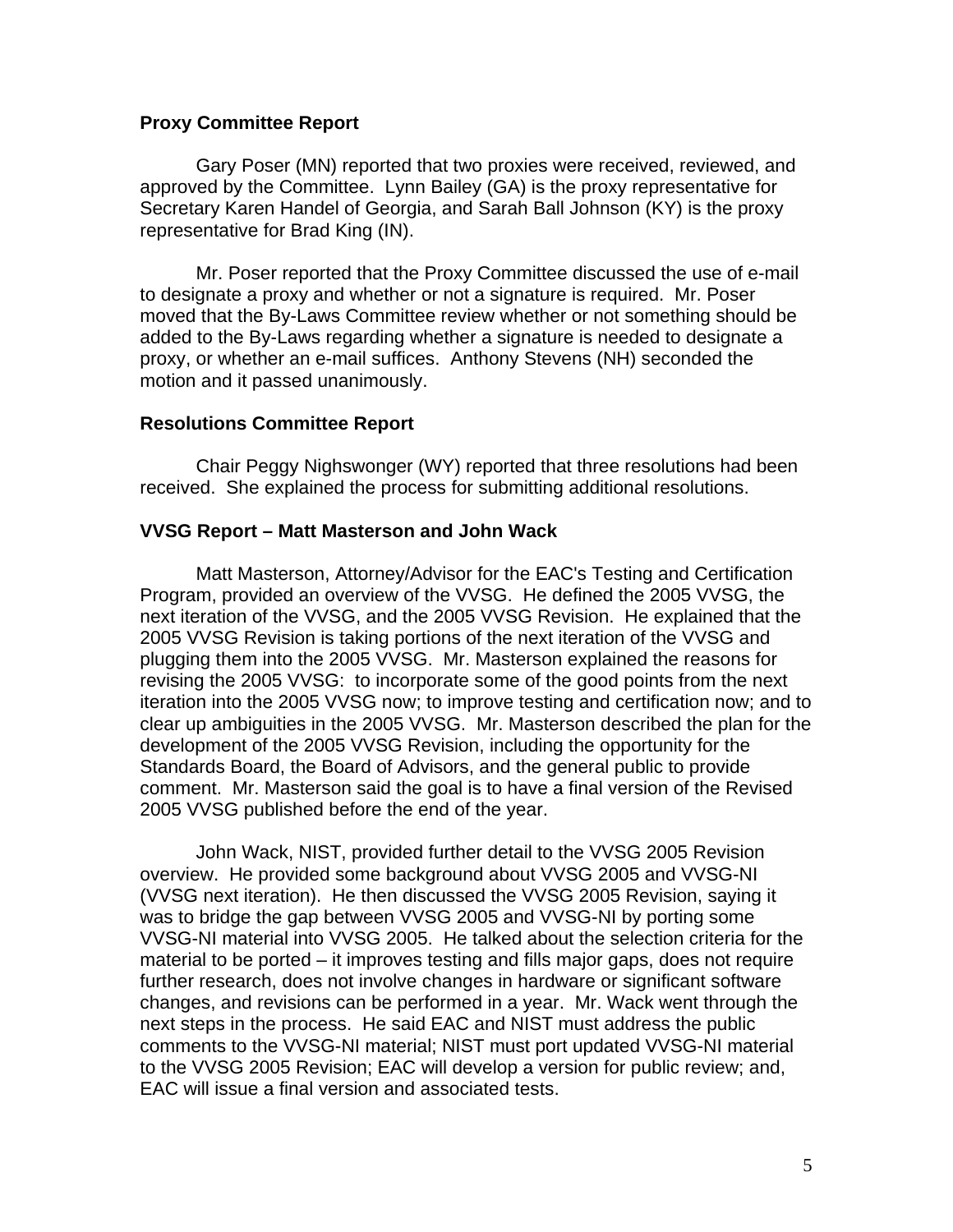Mr. Masterson and Mr. Wack addressed many questions from Standards Board members.

# **Lunch**

 The Board had a luncheon, after which candidates for the Standards Board Executive Board for the 2009-2011 term gave brief presentations.

# **Voting System Risk Assessment Report – Dr. Alec Yasinsac, LisaAnn Z. Benham, Bob Sweeney, Ph.D., Paul A. Lux, CERA**

 Dr. Yasinsac introduced the team presenters. He provided the Standards Board with an overview of what's been done so far, as the end of Phase I of the Voting System Risk Assessment nears. He talked about the team that was put together to conduct the Voting System Risk Assessment (VSRA).

 LisaAnn Z. Benham discussed, in more detail, the team organization; the project outline, including Phases 1, 2, and 3; the project status; and the project process.

 Bob Sweeney, Ph.D., Phase 1 Team Lead, provided additional detail about Phase 1. He talked about different steps including a literature review that resulted in an annotated bibliography, creation of a Glossary, and documenting different types of models.

 Paul A. Lux, CERA, provided additional detail about the project scope of following the ballot through the electoral process. He asked the Standards Board members to submit their best practices or controls that they think need to be considered in Phase 2.

 Dr. Yasinsac talked about risk assessment. He talked about different types of errors and how the theory took them to practical definitions of error and error rates. He explained that there is residual error in any election. He said that it is pivotal, in talking about risk of voting systems, to be able to figure out what an error is and what it means for a contest result to be accurately decided or inaccurately decided. Dr. Yasinsac discussed the components of the Phase 2 risk assessment including threat trees, evaluating the likelihood and impact of those threats, and challenges to probabilistic VSRA.

## **Break**

The Standards Board engaged in elections for its Executive Board.

## **NIST Presentation on UOCAVA – Lynne S. Rosenthal**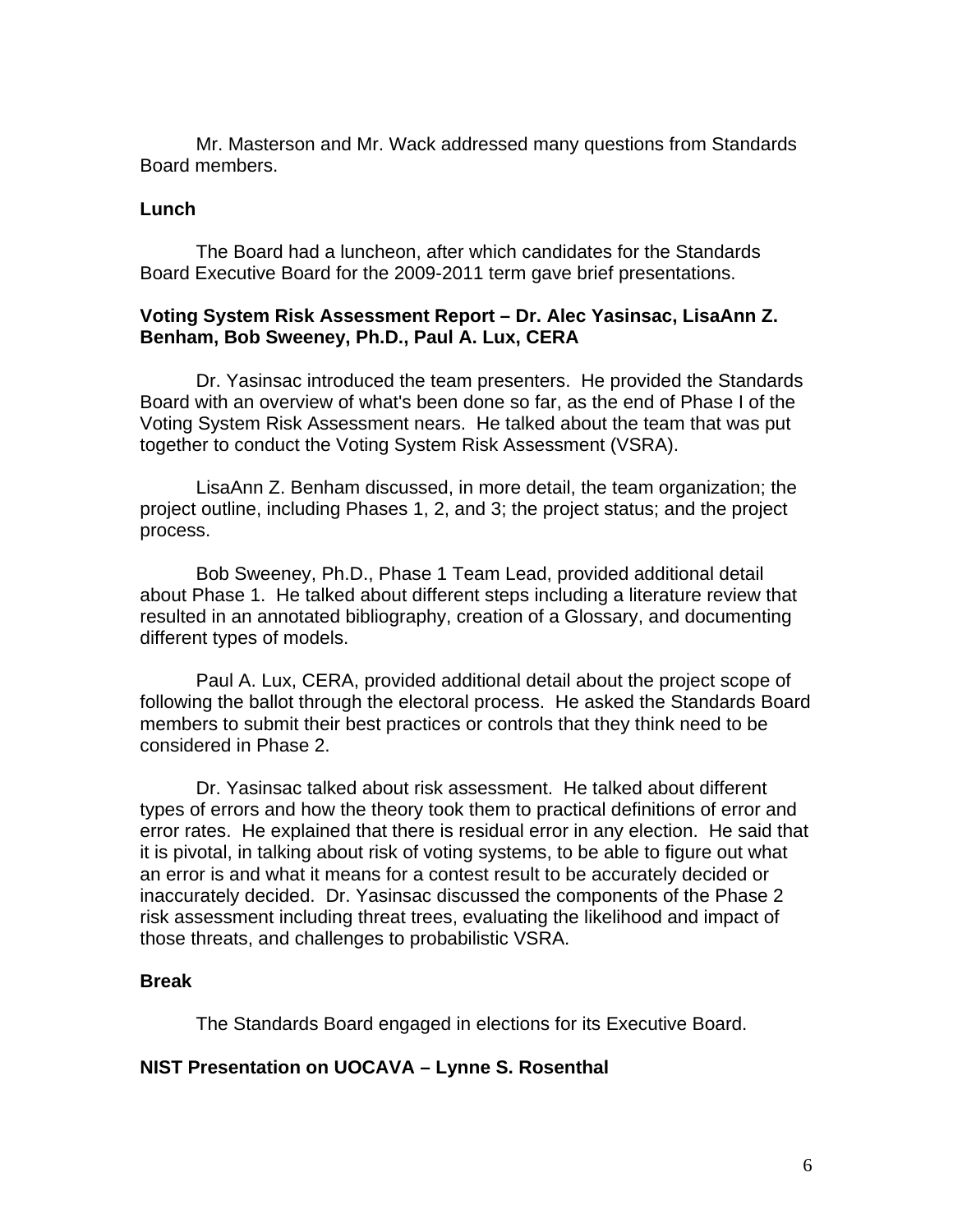Lynn S. Rosenthal presented an overview of a report just finished by NIST last December on "A Threat Analysis on UOCAVA Voting Systems." She briefly outlined how the analysis was done, and then went on to address the conclusions of the report. Ms. Rosenthal then addressed the next steps of the study and said NIST will looking to all stakeholders for assistance. She outlined the timeframe for the next steps saying they expect to have at least the first report addressing the ballot requests and blank ballot delivery by the end of this calendar year.

## **Election results**

 Lynn Bailey (GA), Chair of the Elections Certification Committee, thanked the Nominating Committee; the Election Tabulation Committee; the EAC staff, particularly Sharmili Edwards; and Bill Cowles and his staff, for their work on the election.

 Chair Bartholomew announced the election results as follows: the local representatives are Dan English (ID) and Russ Ragsdale (CO), and the state representatives are Beth Chapman (AL), Brad King (IN), Donald Palmer (FL), I. James Silrum (ND), and Leslye Winslow (MO).

# **Recess**

The Standards Board recessed at 5:05 p.m. EDT on February 26, 2009.

# **Friday, February 27, 2009**

## **Chair Tonni Bartholomew called the meeting to order at 9:09 a.m.**

## **Introduction of Executive Board**

Peggy Nighswonger (WY), along with Sarah Ball Johnson (KY), addressed the membership to express their appreciation for the opportunity and experience they had to serve on the Executive Board, commenting on both the growth and the role of the Standards Board.

 Chair Bartholomew introduced the newly elected members of the Executive Committee which is comprised as follows: Beth Chapman (AL), Leslye Winslow (MO), Jim Silrum (ND), Donald Palmer (FL), Larry Lomax (NV) and Brad King (IN).

# **Computers and Elections: The Growing Potential for Cyber Vote Fraud – Steve Stigall**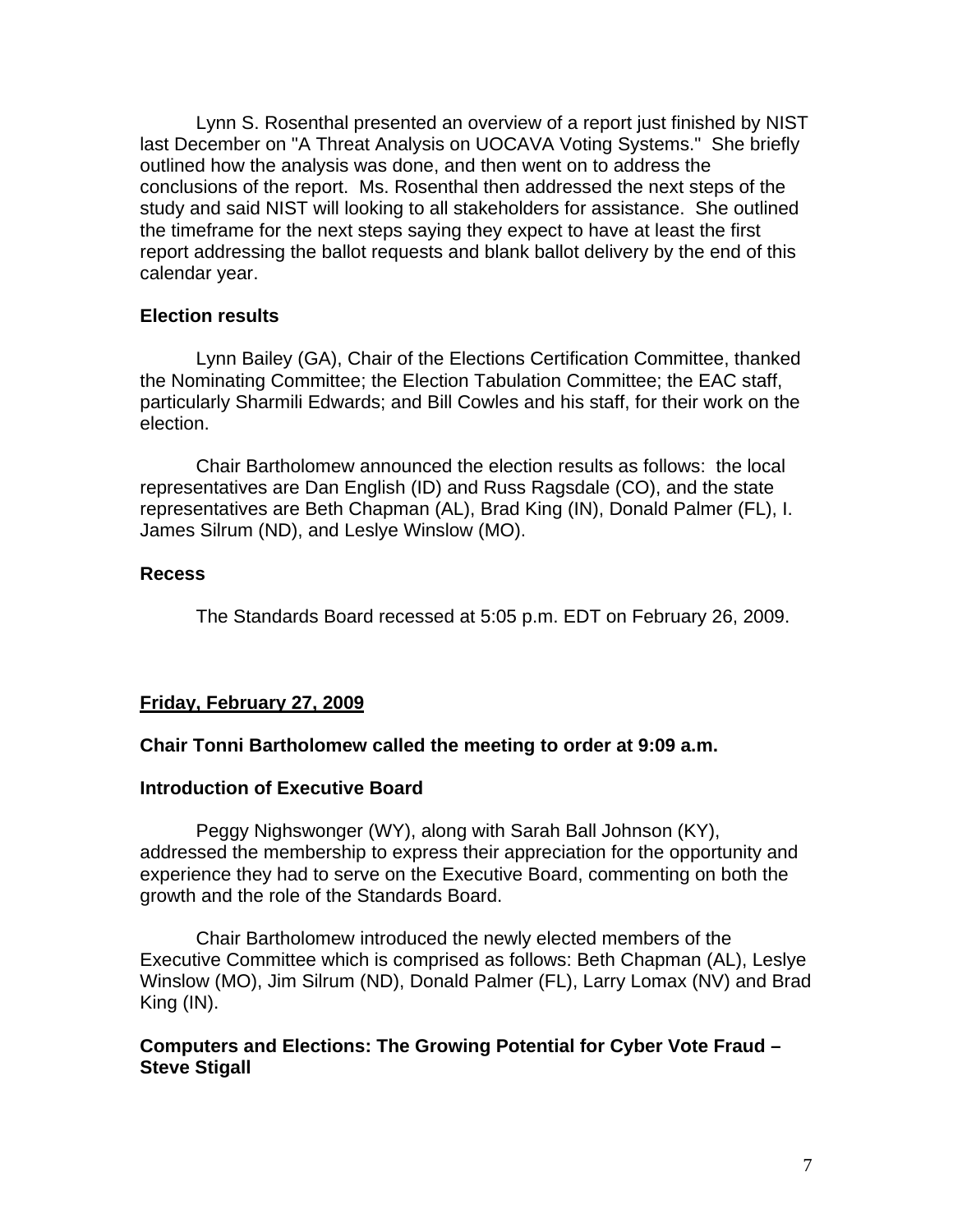Steve Stigall's PowerPoint presentation set forth the results of research he has conducted with respect to the challenges and issues that foreign countries are facing both with computerizing their election systems and conducting first real-time elections which focused on the following areas:

The computerized registration of voters; the vulnerabilities that exist with computer networking; the sociological factor of decreasing transparency for some cultures by introducing computers into the election process; use of encryption for the electronic transmittal of votes on Election Night; the types of computers that are being used for voting and the security procedures that are in place; addressing authentication of voter I.D., absence of duress and privacy of vote in connection with Internet-voting; and experiences with Internet-voting through pilot projects in Switzerland and the United Kingdom.

Mr. Stigall emphasized that his presentation, while not addressing U.S. specific approaches, may offer insight for policymakers who are seeking to enhance the role of computers and computer networks in the U.S. electoral process .

The floor was open for discussion, at which time Mr. Stigall entertained various questions/comments raised by the membership regarding his presentation.

### **Recess from 10:20 a.m. to 10:45 a.m.**

### **Resolutions**

Committee Chair Peggy Nighswonger addressed the membership on behalf of the Resolutions Committee to present each of the following resolutions that were brought by both the Executive Board and the Resolutions Committee as follows:

 Ann McGeehan (TX) provided a brief introduction/explanation regarding the first motion, after which Ms. Nighswonger at the direction of the membership read only the "Resolved" portion as follows: "Resolved, that the EAC work with the Standards Board to develop a process to refine this risk analysis project so that it better meets the original goal of advising the EAC on the adoption of the next iteration of the Voting System Standards, and that the final deliverable be a document that is understandable to the Standards Board." Gary Bartlett (NC) moved for adoption, which was seconded by John Abramson (Virgin Islands) The floor was open for discussion. The motion was then voted on and passed by a majority vote of the membership.

 John Lindback (OR) provided a brief introduction/explanation regarding the second motion, after which Ms. Nighswonger at the direction of the membership read the entire resolution as follows: "Whereas, the Election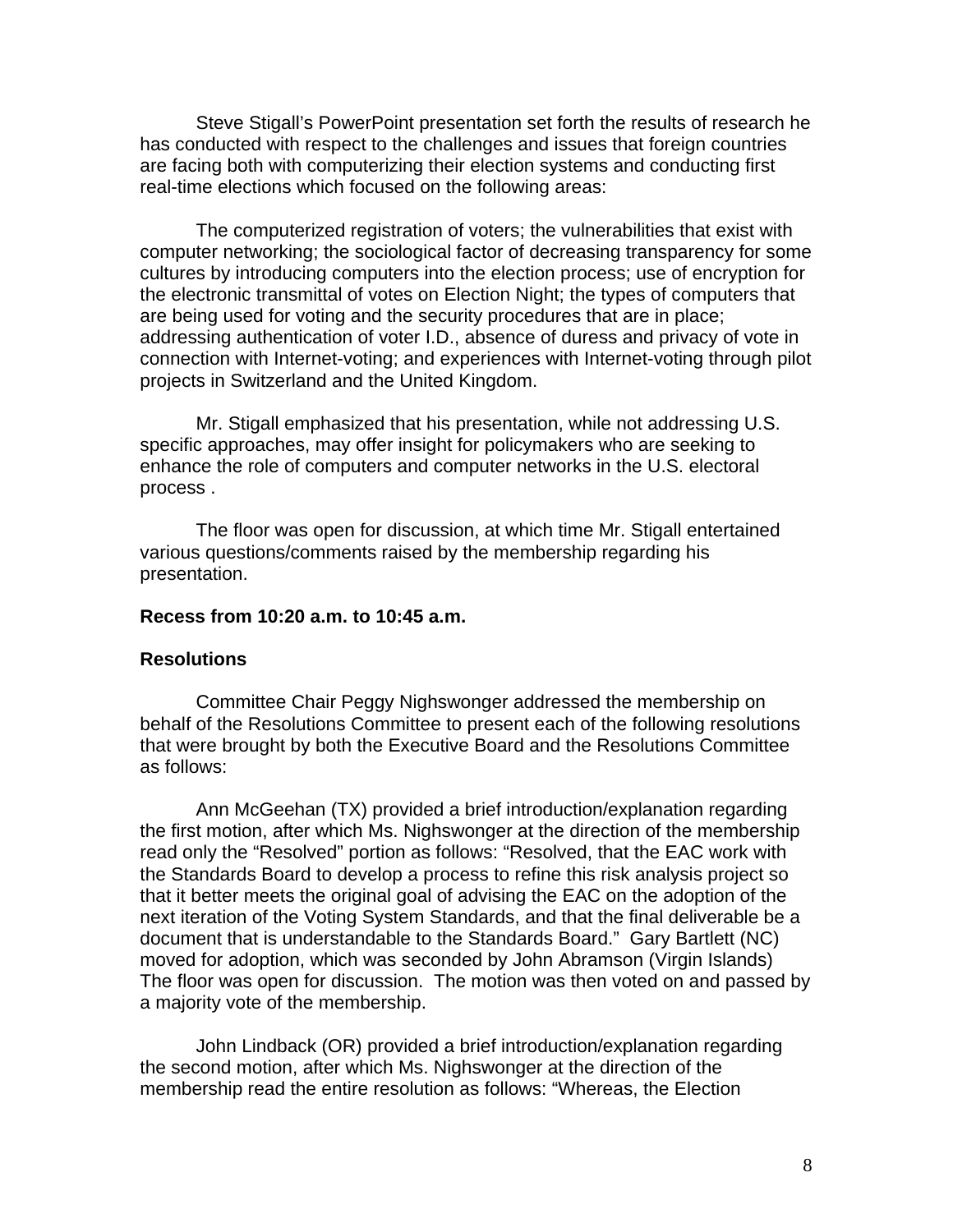Assistance Commission is an agency of the United States Federal Government created by the Help America Vote Act; and Whereas, The U.S. Election Assistance Commission is responsible for adoption of the Voluntary Voting System Guidelines and Certification of Voting Systems; and Whereas, The pace of certification of voting systems and adoption of VVSG has contributed to a slowdown in the ability of jurisdictions to purchase new systems or obtain upgrades of systems; and Whereas, A lack of certainty in both certification timelines and the pace of VVSG adoption creates disincentives for vendors to produce new, innovative systems; now, therefore, be it Resolved, That the EAC after approval of the next iteration of the VVSG should adopt a regular schedule of VVSG adoption based on five-year intervals." Donald Merriman (KS) moved for adoption, which was seconded by Stephen Weir (CA). The floor was open for discussion. Julie Flynn (ME) motioned for an amendment which was seconded by Dale Fellows (OH). After further discussion, Ms. Flynn made a motion to withdraw her previous amendment. The motion passed unanimously. Discussion of the main motion resumed. The main motion was then voted on and passed by a majority vote of the membership.

 John Lindback (OR) provided a brief introduction/explanation regarding the third resolution, after which Ms. Nighswonger at the direction of the membership read only the "resolved" portion as follows: "Resolved, That the EAC should keep confidential any threat information or assessments that could be used to disrupt an American election. Beth Chapman (AL) moved for adoption, which was seconded by Timothy Hurst (ID). After lengthy discussion, the motion was voted on and it failed.

 Ms. Nighswonger provided a brief introduction/explanation regarding the fourth resolution, after which at the direction of the membership she read only the "Resolved" portion as follows: "Resolved, that the EAC use the 2008 Election Day survey questions as the 2010 Election Day survey, the EAC entertain no additional questions, and that the EAC conduct a review of the existing survey questions with all users with the objective of improving existing questions and eliminating those questions of little elections value, and that a wider review be conducted in advance of the 2012 election; and, be it further resolved that the EAC complete all work on the 2010 Election Day survey no later than August of 2009; and, be it finally resolved that the EAC establish a formal process for making decisions on what data to collect and election officials should be part of that formal process." Howard Sholl, Jr. (DE) moved for adoption, which was seconded by Nestor Colon-Berlingeri (PR). The floor was open for discussion. Jennifer Brunner (OH) motioned for an amendment, which was seconded by Dale Fellows (OH). After lengthy discussion, the proposed amendment was voted on and it failed. Discussion on the main motion resumed. Sarah Ball Johnson (KY) motioned for an amendment, which was seconded by Donald Palmer (FL). The proposed amendment was then voted on and passed by a majority vote of the membership. The amended main motion was voted on and passed by a majority vote of the membership.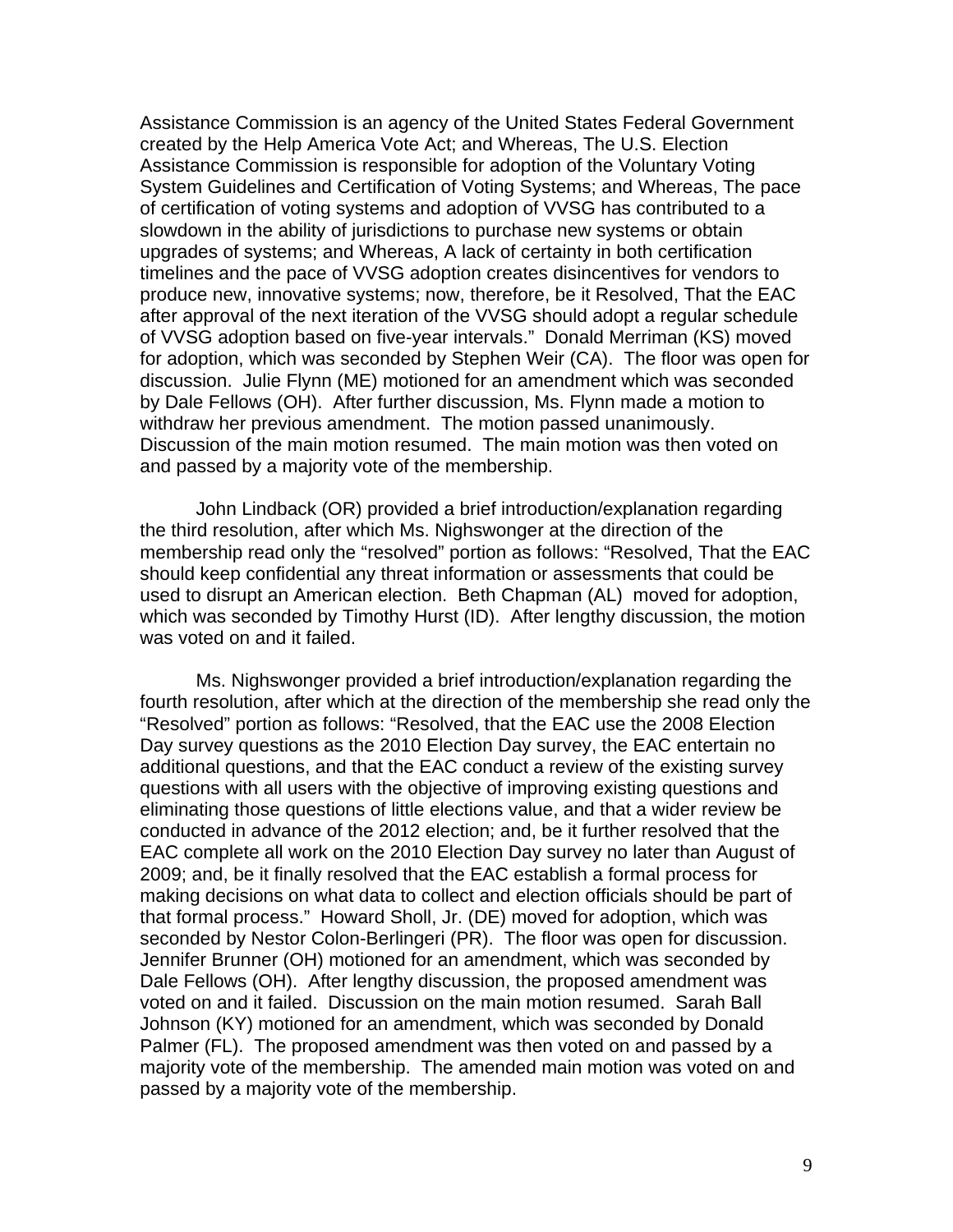Beth Chapman (AL) motioned to table discussion on the remaining resolutions until a later point in the meeting, which was seconded by John Abramson (Virgin Islands). The motion was voted on and passed unanimously.

## **The Board recessed for lunch at 11:55 a.m. during which The Honorable Florida Secretary of State Kurt Browning addressed the membership**

Florida Secretary of State Kurt Browning addressed the membership to provide an overview regarding Florida's experience in converting from touchscreen voting machines to an optical scan voting system (as of July 1, 2008) and to review the following steps that were utilized which attributed to the success of the transition: The certification and testing of the ES&S DS-200, Premier OSX and Sequoia Insight Plus voting systems; functional testing and source code review of Okaloosa County's distance balloting project; site visits to the conversion counties to discuss the training of staff, poll workers and voters and also to discuss technical issues regarding the deployment of the new systems with county technical staff; conference calls with supervisors of elections to track preparation for both the primary and general elections; and meetings with voting systems vendors to discuss the technical support and the deployment of vendor staff on Election Day/Election Night.

Secretary Browning also outlined what is being done in preparation for the 2010 election cycle, which includes the formation of working groups that will analyze the election process and set timelines for recommended improvements; acquiring, analyzing and categorizing enhancements and improvements to voting systems that will be conducted by the Bureau of Voting System Certification; and, a joint meeting that was held with voting system vendors to discuss general election issues, reliability of equipment, challenges that were faced during the 2008 election cycle and setting a game plan to resolve issues that were identified prior to the 2010 election cycle.

Secretary Browning concluded his remarks to point out that while elections are not and will never be perfect, the most important role of election administrators is to first identify risks and then address those risks.

## **From the Standards to Inspection – The Approval of Gaming Devices in Nevada - Travis Foley, Technology Division Chief, Nevada Gaming Control Board**

Mr. Foley began his PowerPoint Presentation to provide a brief overview regarding the compilation of the Nevada Gaming Commission which is comprised of five part-time members, and the Nevada Gaming Control Board which is comprised of three full-time members and the following seven divisions: Technology, Audit, Corporate Securities, Investigations, Enforcement, Tax, and License.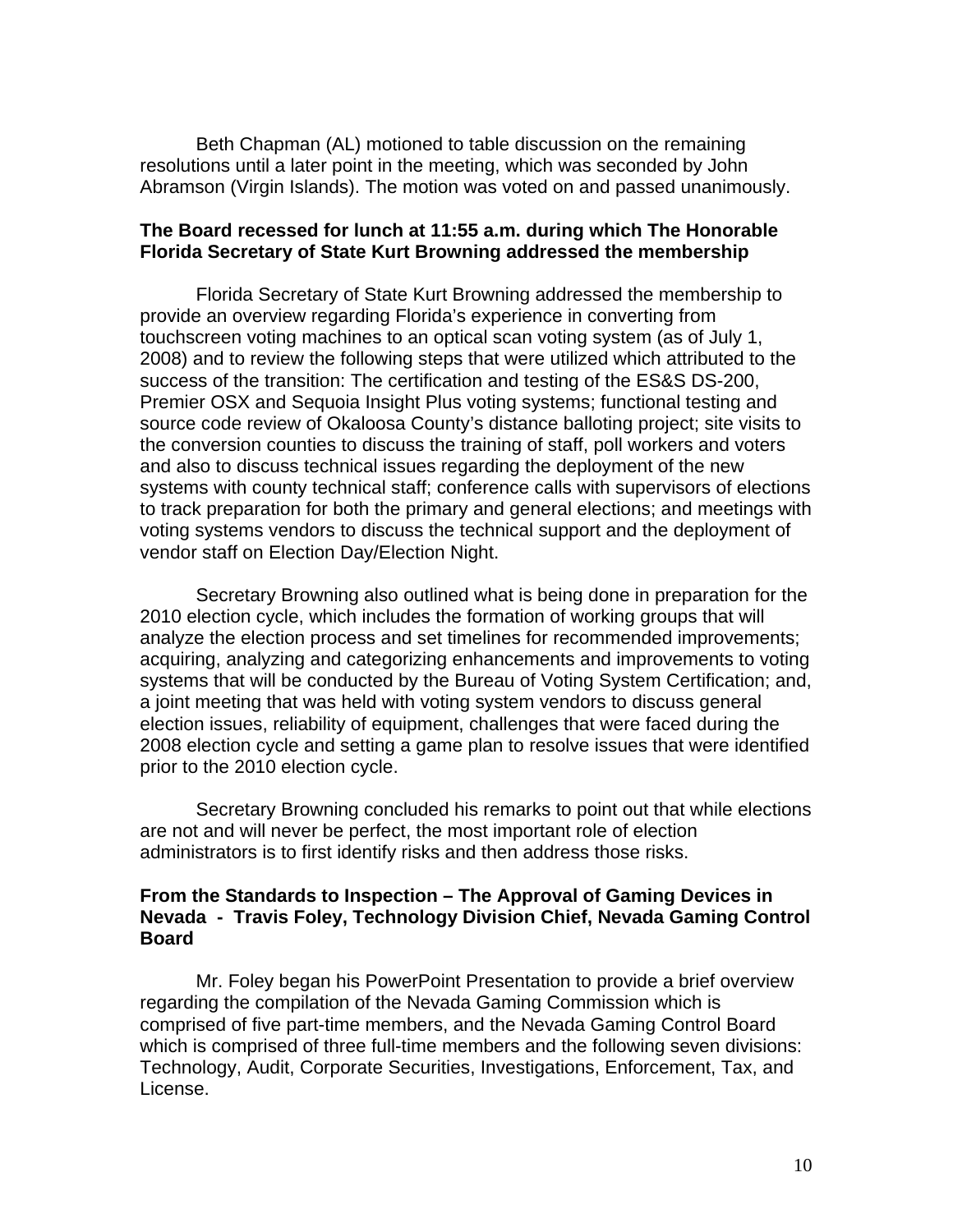Mr. Foley pointed out that the biggest similarity between gaming devices and voting systems is being able to ensure both the integrity/security and accountability of products.

A 12-minute video demonstrating a home-made cheat device that was discovered and confiscated on a gaming device cabinet was played for viewing by the membership, after which Mr. Foley responded to several questions raised by the membership.

Mr. Foley continued his PowerPoint presentation which explained the steps that are involved in the licensing process for gaming device manufacturers, the steps that are involved in the development of standards, the steps that are involved in the testing and approval process of gaming devices, the steps involved in the submission process, the use of independent laboratories for the testing of gaming devices; and, the ongoing inspection of gaming devices that are conducted by both the Technology and Audit Divisions.

The floor was open for discussion, at which time Mr. Foley entertained various questions/comments raised by the membership regarding his presentation.

# **Resolutions (Cont'd)**

Gary Poser (MN) made a motion to remove from the table the resolutions, which was seconded by Sarah Ball Johnson (KY). The motion carried unanimously.

Ms. Nighswonger provided a brief introduction/explanation regarding the fifth resolution, after which at the direction of the membership she read only the "Resolved" portion as follows: "Resolved, that the EAC staff conduct regular telephone conferences to update the Executive Committee of the Standards Board or designated subcommittee of the Standards Board to provide updates regarding status of proposed Voting System Standards; and, be it further resolved that the Executive Committee of the Standards Board provide regular updates to the entire membership." Nick Handy (WA) moved for adoption, which was seconded by Jim Silrum (ND). The motion carried unanimously.

Ms. Nighswonger provided a brief introduction/explanation regarding the sixth resolution, after which at the direction of the membership she read only the "Resolved" portion as follows: "Resolved, that the EAC Standards Board requests the EAC to provide the Standards Board an opportunity to review and comment on the final iteration of the VVSG prior to all adoptions." Sarah Ball Johnson (KY) moved for adoption, which was seconded by Lynn Bailey (GA). The floor was open for discussion. Susan McRill (MI) motioned for a proposed amendment, which was seconded by Nick Handy (WA). The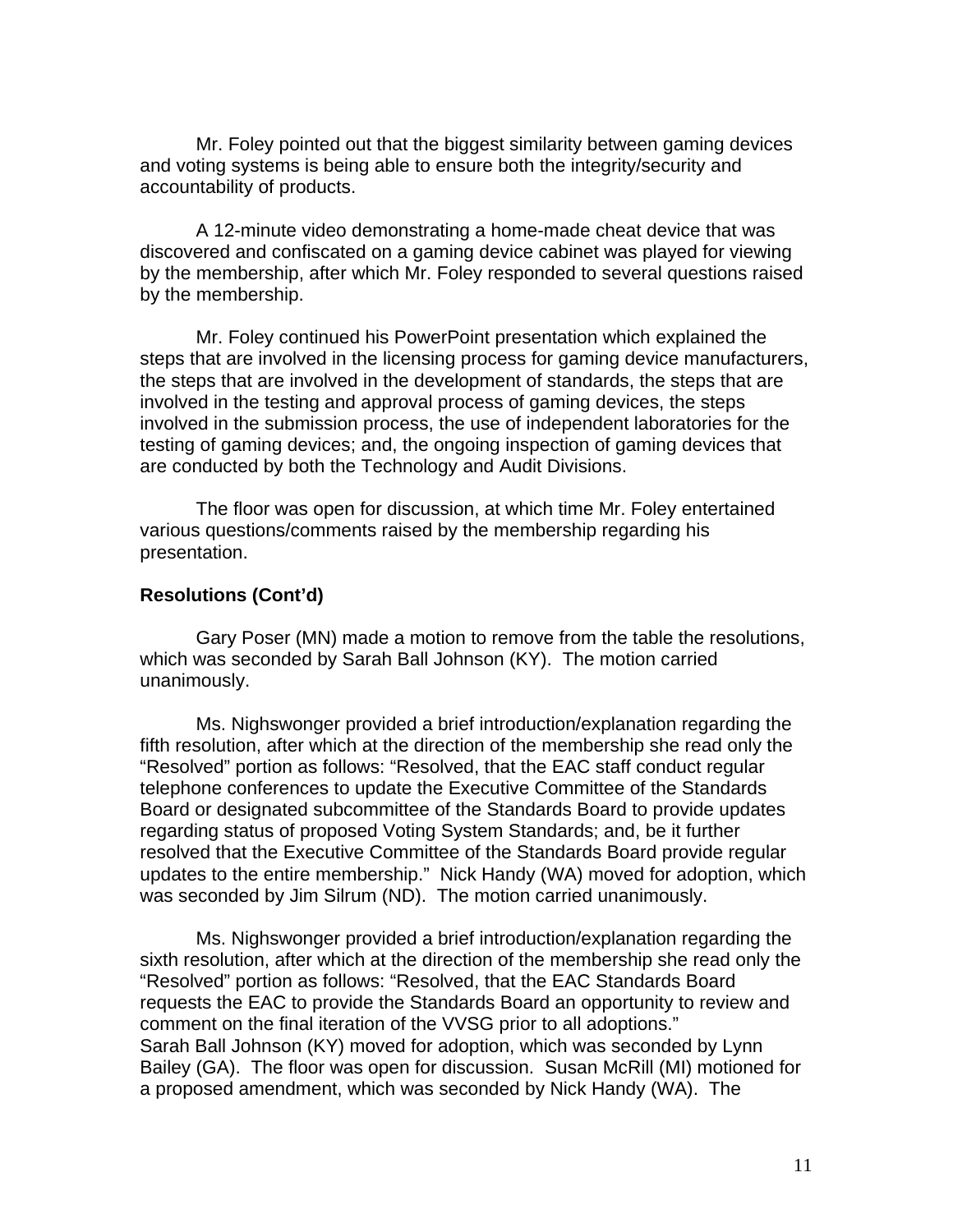proposed amendment was then voted on and passed unanimously. Discussion on the amended main motion resumed. Lowell Finley (CA) motioned for a proposed amendment, which was seconded by Nick Handy (WA). The proposed amendment was then voted on and passed unanimously. Discussion on the amended main motion resumed. The membership further agreed to a grammatical amendment in the resolution from "voiced" to "voice." The amended main motion was then voted on and passed unanimously.

Jim Silrum (ND) provided a brief introduction/explanation regarding the seventh, and final, resolution, after which at the direction of the membership Ms. Nighswonger read only the "Resolved" portion as follows: "Resolved, that EAC Commissioners and staff members research viable methods for providing strong continuity for the continued functioning of the Standards Board; and, be it further resolved that the Standards Board DFO shall communicate the agreed upon plan to provide this continuity to the Executive Committee and the full membership of the Standards Board before the next DFO is assigned to the Standards Board." Jim Silrum (ND) moved for adoption, which was seconded by David Dowling (NE). The floor was open for discussion. The motion was voted on and passed by a majority vote of the membership.

Ms. Nighswonger thanked everyone who served the Resolutions Committee, pointing out that all of the Standards Boards resolutions are available for viewing on EAC's Web site.

#### **Recess from 3:10 p.m. until 3:34 p.m.**

# **Election Day Survey Workshop – Karen Lynn-Dyson, Director of Research, Election Assistance Commission and Dr. Toby Moore, Research Triangle Institute (RTI)**

Ms. Lynn-Dyson addressed the membership to provide a brief overview/chronology regarding both the development of the 2008 Election Day survey which began in January of 2008, distribution of the final survey to all states in September 2008, along with the Election Day survey data template which was distributed to states the first week of October 2008. Ms. Lynn-Dyson also provided an overview of the history and to provide an update with respect to the Election Data Collection Grant program for which the EAC received a \$10 million appropriation. Ten states applied and the following five states were each awarded \$2 million: Minnesota, Ohio, Pennsylvania, Illinois and Wisconsin. Ms. Lynn-Dyson was pleased to report that the five grantee states have already, or are in the process of fulfilling the requirement of the grant by collecting precinct level data for all of the Election Day survey questions.

Dr. Moore first reported it is anticipated that RTI will be completing the final report with respect to the 2008 Statutory Overview within the next several weeks. Dr. Moore next reported that to date 40 states have submitted their 2008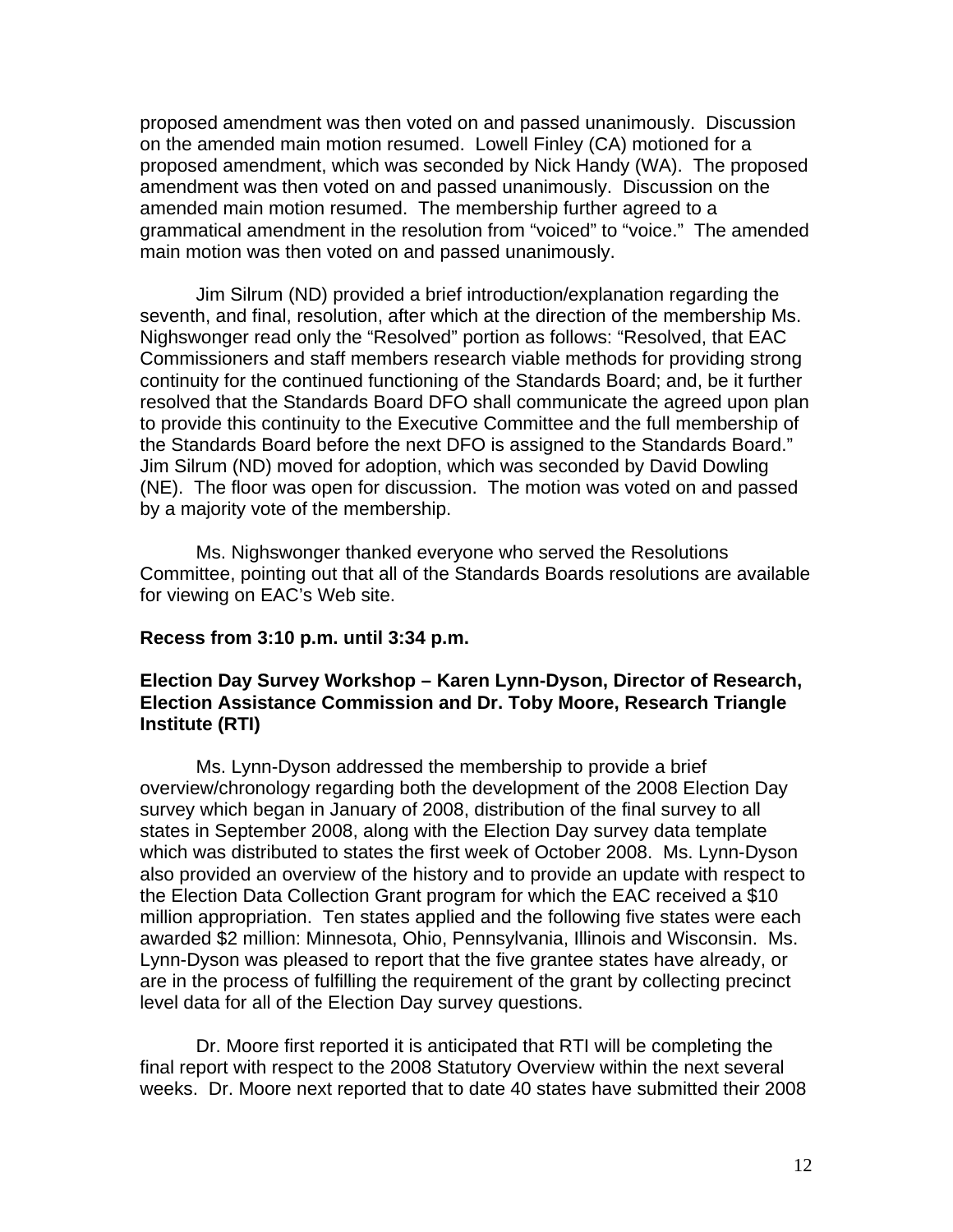Election Day survey, it is anticipated that the remaining states/jurisdictions would be submitting their surveys within the next several weeks, noting that RTI will be reviewing the data during the month of March and commencing its report writing at a later point in time. RTI is also highly anticipating the receipt of precinct level data from the five states.

Dr. Moore next reviewed the six sections that comprise the 2008 Election Day survey, the tool (Excel-based template) that was used to collect the data and the tool that was used to receive the data.

Dr. Moore also addressed the various challenges with regard to the survey which included the burden it places on state and local election officials, the lack of agreement on terms and definitions, the diversity/capacity that exists among states to report data, the lack of an incentive structure, and the growth/learning curve that is being experienced with instituting and stabilizing this relatively new type of survey.

Dr. Moore concluded his remarks to discuss the possibility of an alternative model for collecting data in which local jurisdictions would fill out a machine redeemable reporting device, similar to a 1040 form, which would then be submitted to RTI for the compilation of data, thereby easing this burden on the part of the states in performing this task.

The floor was open for discussion, at which time Ms. Lynn-Dyson and Dr. Moore entertained various questions/comments raised by the membership regarding their presentation.

#### **Adjournment**

 Chair Bartholomew expressed her appreciation on behalf of the Standards Board to Commissioner Beach and EAC staff members for their, assistance, support and guidance during the past two days.

 Russ Ragsdale (CO) extended his personal thanks to Chair Bartholomew for running an excellent two-day meeting.

With there being no other business, Chair Bartholomew adjourned the meeting at 4:34 p.m.